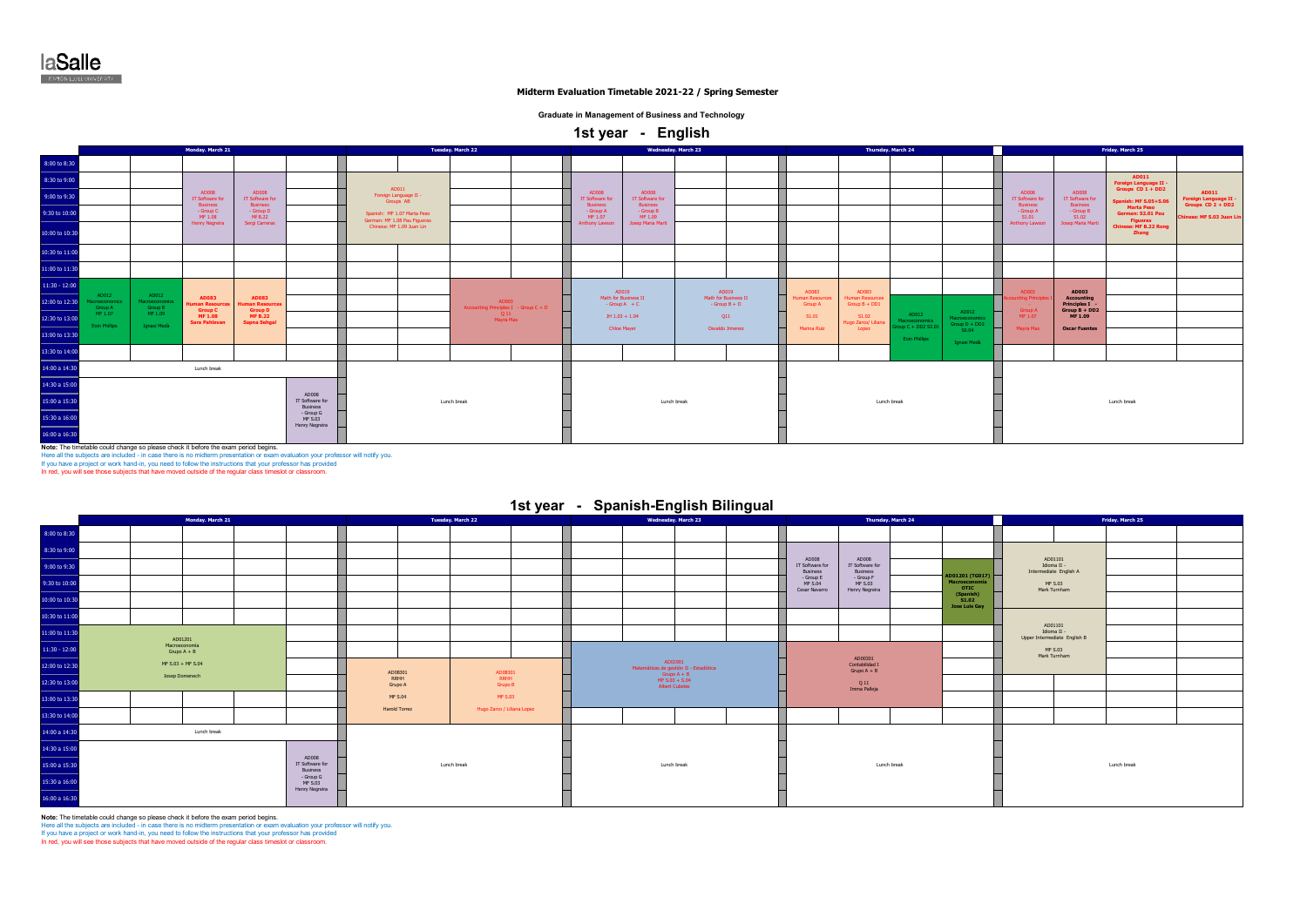**Note: New product and service development will have their midterm presentations on a date to be determined by your professor.**

**Note:** The timetable could change so please check it before the exam period begins.

Here all the subjects are included - in case there is no midterm presentation or exam evaluation your professor will notify you.

If you have a project or work hand-in, you need to follow the instructions that your professor has provided

In red, you will see those subjects that have moved outside of the regular class timeslot or classroom.

**Note: New product and service development will have their midterm presentations on a date to be determined by your professor.**

**Note:** The timetable could change so please check it before the exam period begins.

Here all the subjects are included - in case there is no midterm presentation or exam evaluation your professor will notify you.

If you have a project or work hand-in, you need to follow the instructions that your professor has provided

In red, you will see those subjects that have moved outside of the regular class timeslot or classro

| Friday, March 25 |  |             |  |  |  |  |  |  |  |  |  |  |
|------------------|--|-------------|--|--|--|--|--|--|--|--|--|--|
|                  |  |             |  |  |  |  |  |  |  |  |  |  |
|                  |  |             |  |  |  |  |  |  |  |  |  |  |
|                  |  |             |  |  |  |  |  |  |  |  |  |  |
|                  |  |             |  |  |  |  |  |  |  |  |  |  |
|                  |  |             |  |  |  |  |  |  |  |  |  |  |
|                  |  |             |  |  |  |  |  |  |  |  |  |  |
|                  |  |             |  |  |  |  |  |  |  |  |  |  |
|                  |  |             |  |  |  |  |  |  |  |  |  |  |
|                  |  |             |  |  |  |  |  |  |  |  |  |  |
|                  |  |             |  |  |  |  |  |  |  |  |  |  |
|                  |  |             |  |  |  |  |  |  |  |  |  |  |
|                  |  |             |  |  |  |  |  |  |  |  |  |  |
|                  |  | Lunch Break |  |  |  |  |  |  |  |  |  |  |

|                 | Monday, March 21                                 |                                                                 |                                                              | Tuesday, March 22                                           |             |  | <b>Wednesday, March 23</b> |             | Thursday, March 24 |                                                                         |                                                      |                                                               | Friday, March 25 |                                                    |                                                   |                                                            |                                                           |
|-----------------|--------------------------------------------------|-----------------------------------------------------------------|--------------------------------------------------------------|-------------------------------------------------------------|-------------|--|----------------------------|-------------|--------------------|-------------------------------------------------------------------------|------------------------------------------------------|---------------------------------------------------------------|------------------|----------------------------------------------------|---------------------------------------------------|------------------------------------------------------------|-----------------------------------------------------------|
| 8:00 to 8:30    |                                                  |                                                                 |                                                              |                                                             |             |  |                            |             |                    |                                                                         |                                                      |                                                               |                  |                                                    |                                                   |                                                            |                                                           |
| 8:30 to 9:00    |                                                  |                                                                 |                                                              |                                                             |             |  |                            |             |                    |                                                                         |                                                      |                                                               |                  |                                                    |                                                   | <b>AD027</b>                                               | <b>AD027</b>                                              |
| 9:00 to 9:30    | AD027<br>Creativity and<br>Innovation<br>Group A | AD027<br>Creativity and<br>Innovation -                         | <b>AD026</b><br><b>Business Law II</b><br><b>Group C+DD3</b> | <b>AD026</b><br><b>Business Law II -</b><br>$Group D + DD3$ |             |  |                            |             |                    |                                                                         |                                                      |                                                               |                  | AD026<br>Business Law II $\cdot$<br><b>Group A</b> | AD026<br><b>Business Law II</b><br><b>Group B</b> | <b>Creativity and</b><br><b>Innovation</b><br>Group C +DD3 | <b>Creativity and</b><br>Innovation<br><b>Group D+DD3</b> |
| 9:30 to 10:00   | S1.01<br>andro Valdebe<br>Marcela Arreaga        | <b>Group B</b><br>S1.02<br>jandro Valdeber<br>/ Marcela Arreaga | <b>S2.01</b><br><b>Sebastian Gorga</b>                       | <b>SO.04</b><br><b>Jose Manuel</b><br><b>Sanchez</b>        |             |  |                            |             |                    |                                                                         | AD038<br>Methods of<br><b>Decision Analysis</b>      | <b>AD038</b><br><b>Methods of</b><br><b>Decision Analysis</b> |                  | MF 1.07<br>Fernando Mende:                         | MF 1.09<br><b>Carolina Pose</b>                   | MF 1.08<br>Alejandro<br>Valdebenito /                      | <b>MF B.21</b><br>Alejandro<br>/ Valdebenito              |
| 10:00 to 10:30  |                                                  |                                                                 |                                                              |                                                             |             |  |                            |             |                    |                                                                         | Group $C+DD3$<br>MF $1.08$<br><b>Osvaldo Jimenez</b> | Group D+DD3<br><b>MF B.21</b><br><b>Chloe Mayer</b>           |                  |                                                    |                                                   | <b>Marcela Arreaga</b>                                     | <b>Marcela Arreaga</b>                                    |
| 10:30 to 11:00  |                                                  |                                                                 |                                                              |                                                             |             |  |                            | Electives   |                    |                                                                         |                                                      |                                                               |                  |                                                    |                                                   |                                                            |                                                           |
| 11:00 to 11:30  |                                                  |                                                                 |                                                              |                                                             |             |  |                            |             |                    |                                                                         |                                                      |                                                               |                  |                                                    |                                                   |                                                            |                                                           |
| $11:30 - 12:00$ |                                                  |                                                                 |                                                              |                                                             |             |  |                            |             |                    | AD029<br>AD029<br>nancial Management Financial Managemen<br>Group B     |                                                      |                                                               |                  |                                                    |                                                   |                                                            |                                                           |
| 12:00 to 12:30  | AD038<br>Methods of Decision<br>Analysis Group A | AD038<br>Methods of Decision<br>Analysis Group B                | AD029<br>Financial<br><b>Management</b>                      | AD029<br>Financial<br>Management                            |             |  |                            |             |                    | Group A<br>MF 1.07<br>MF 1.09<br><b>Mayra Mas</b><br>Jose Antonio Lanau |                                                      |                                                               |                  |                                                    |                                                   |                                                            |                                                           |
| 12:30 to 13:00  | S1.01<br>Osvaldo Jimenez                         | S1.02<br>Chloe Mayer                                            | $Group C + DD$<br>S2.01<br><b>Mayra Mas</b>                  | Group $D + DD3$<br><b>S0.04</b><br>Jose Antonio Lanau       |             |  |                            |             |                    |                                                                         |                                                      |                                                               |                  |                                                    |                                                   |                                                            |                                                           |
| 13:00 to 13:30  |                                                  |                                                                 |                                                              |                                                             |             |  |                            |             |                    |                                                                         |                                                      |                                                               |                  |                                                    |                                                   |                                                            |                                                           |
| 13:30 to 14:00  |                                                  |                                                                 |                                                              |                                                             |             |  |                            |             |                    |                                                                         |                                                      |                                                               |                  |                                                    |                                                   |                                                            |                                                           |
| 14:00 a 15:30   | Lunch Break                                      |                                                                 |                                                              |                                                             | Lunch Break |  | Lunch Break                | Lunch Break |                    |                                                                         |                                                      | Lunch Break                                                   |                  |                                                    |                                                   |                                                            |                                                           |

 **2nd year - Spanish-English Bilingual** 

### 8:00 to 8:30 8:30 to 9:00 9:00 to 9:30 9:30 to 10:00 10:00 to 10:30 10:30 to 11:00 11:00 to 11:30 11:30 - 12:00 12:00 to 12:30 12:30 to 13:00 13:00 to 13:30 13:30 to 14:00 14:00 a 15:30 **Monday, March 21 Tuesday, March 22** Lunch Breakk Lunch Break Lunch Break Lunch Break Lunch Break Lunch Break Lunch Break Lunch Break Lunch Break Lunch Break Lunch Break Lunch Break Lunch Break Lunch Break Lunch Break Lunch Break Lunch Break Lunch Break Lunch Break Lunc AD027 Creativity and Innovation - Group E MF B.21 Alejandro Valdebenito / Marcela Arreaga AD02601 Derecho II MF B.22 Alvaro MartinezElectives AD02901 Financial Management Bilingual group MF B.21 ma Palle AD03801 Métodos de decisión MF B.21 Albert Cubeles **Wednesday, March 23 Friday, March 25 Thursday, March 24**



 **Midterm Evaluation Timetable 2021-22 / Spring Semester**

**Graduate in Management of Business and Technology**

# **2nd year - English**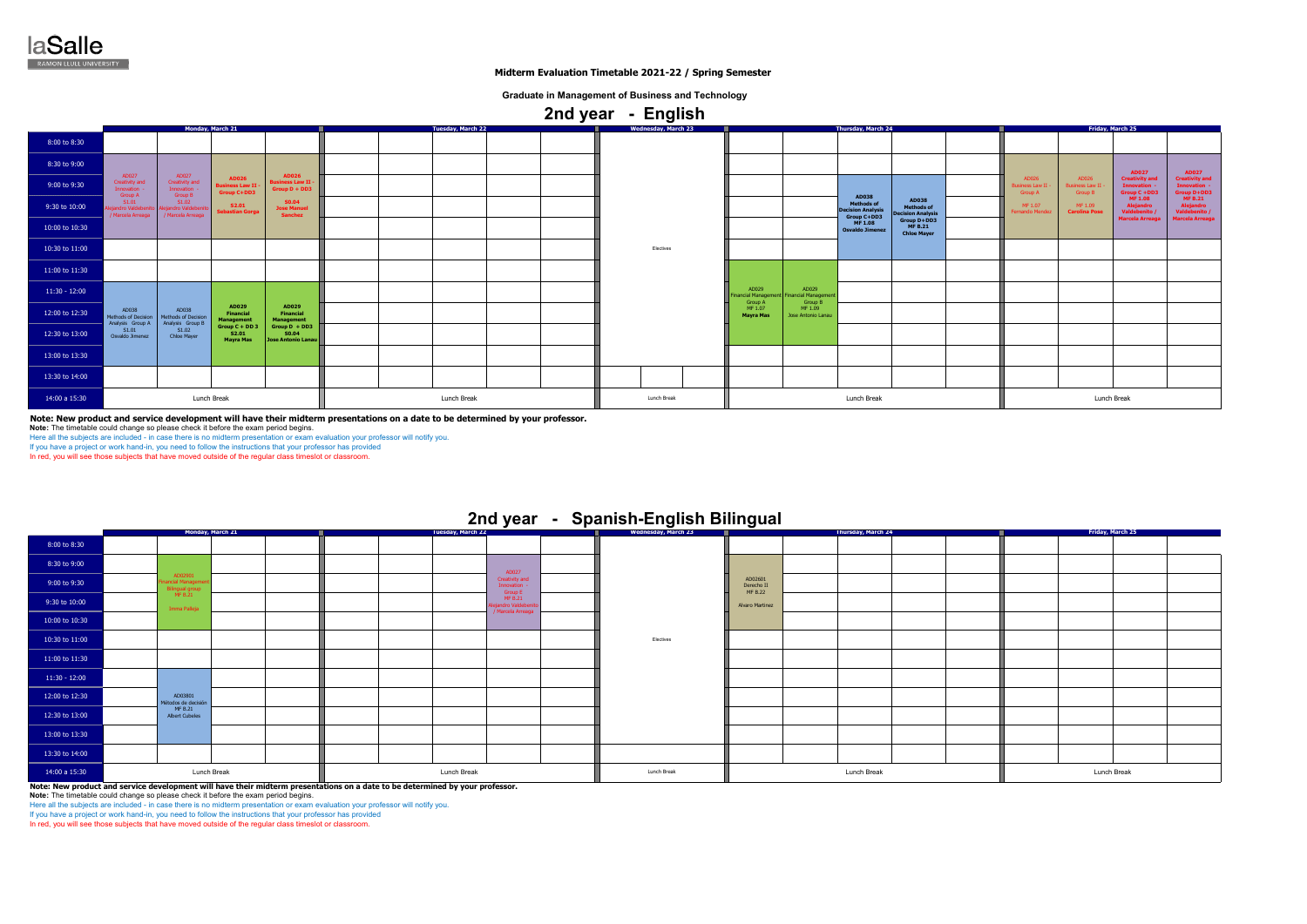**Note:** The timetable could change so please check it before the exam period begins.

Here all the subjects are included - in case there is no midterm presentation or exam evaluation your professor will notify you.

If you have a project or work hand-in, you need to follow the instructions that your professor has provided

In red, you will see those subjects that have moved outside of the regular class timeslot or classroom.

# Lunch Break **AD052Transfer of New Technologies Group A + DD5 S2.01Fatima Canseca / ka Soto** / **Angelica Castilla / Maryam Vaziri** AD052 Transfer of New **Technologies** Group B S0.04 Fatima Canseca / Kata Soto / Angelica Castilla / Maryam Vaziri



# **Midterm Evaluation Timetable 2021-22 / Spring Semester**

**Graduate in Management and Business and Technology**

|                | <b>Monday; March 21</b>                                                                    |                                   |                                                   | <b>Tuesday, March 22</b>                                                                                        | <b>Wednesday, March 23</b> |                                                                 | <b>Thursday, March 24</b>                   |                                                        | <b>Friday, March 25</b>                                  |  |  |
|----------------|--------------------------------------------------------------------------------------------|-----------------------------------|---------------------------------------------------|-----------------------------------------------------------------------------------------------------------------|----------------------------|-----------------------------------------------------------------|---------------------------------------------|--------------------------------------------------------|----------------------------------------------------------|--|--|
| 14:00 to 15:30 | <b>Lunch Break</b>                                                                         |                                   |                                                   | <b>Lunch Break</b>                                                                                              | Lunch Break                | <b>Lunch Break</b>                                              |                                             | Lunch Break                                            |                                                          |  |  |
| 15:30 to 16:00 |                                                                                            | AD028                             | AD039                                             | AD046                                                                                                           |                            | AD046<br>Internet and                                           |                                             | <b>AD052</b><br><b>Transfer of New</b>                 | AD052                                                    |  |  |
| 16:00 a 16:30  | <b>AD028</b><br><b>Supply Chain</b><br><b>Management</b><br>Group A + DD5<br><b>MF1.09</b> | <b>Supply Chain</b><br>Management | E-Business<br><b>Presentations</b><br>Group A+DD4 | Internet and<br>Multimedia<br><b>Group B</b><br>MFS.05+06<br><b>Gerard Ginovart/Bruce</b><br>Humphrey/Eleunthia |                            | Multimedia<br><b>Group A</b>                                    | AD039<br>E-Business<br><b>Presentations</b> | <b>Technologies</b><br><b>Group A + DD5</b>            | <b>Transfer of New</b><br><b>Technologies</b><br>Group B |  |  |
| 16:30 a 17:00  |                                                                                            | <b>Group B</b><br>S0.04           | MF 1.07<br>Ariadna Casasus                        |                                                                                                                 |                            | MFS.05+06<br><b>Gerard Ginovart/Bruce</b><br>Humphrey/Eleunthia | Group B<br>S0.04<br>Ariadna Casasus         | <b>S2.01</b><br><b>Fatima Canseca /</b><br>Kata Soto / | S0.04<br>Fatima Canseca / Kat<br>Soto / Angelica Castill |  |  |
| 17:00 a 17:30  | <b>Liliana Rodriguez</b>                                                                   | Jordi Font                        |                                                   | Ellinger/Henry<br>Negreira                                                                                      |                            | Ellinger/Henry<br>Negreira                                      |                                             | <b>Angelica Castilla</b><br><b>Maryam Vaziri</b>       | / Maryam Vaziri                                          |  |  |
| 17:30 a 18:00  |                                                                                            |                                   |                                                   |                                                                                                                 | <b>ELECTIVES</b>           |                                                                 |                                             |                                                        |                                                          |  |  |
| 18:00 a 18:30  |                                                                                            |                                   |                                                   |                                                                                                                 |                            |                                                                 |                                             |                                                        |                                                          |  |  |
| 18:30 a 19:00  |                                                                                            |                                   |                                                   |                                                                                                                 |                            |                                                                 |                                             |                                                        |                                                          |  |  |
| 19:00 a 19:30  |                                                                                            |                                   |                                                   |                                                                                                                 |                            |                                                                 |                                             |                                                        |                                                          |  |  |
| 19:30 a 20:00  |                                                                                            |                                   |                                                   |                                                                                                                 |                            |                                                                 |                                             |                                                        |                                                          |  |  |
| 20:00 a 20:30  |                                                                                            |                                   |                                                   |                                                                                                                 |                            |                                                                 |                                             |                                                        |                                                          |  |  |

# **3rd year - English**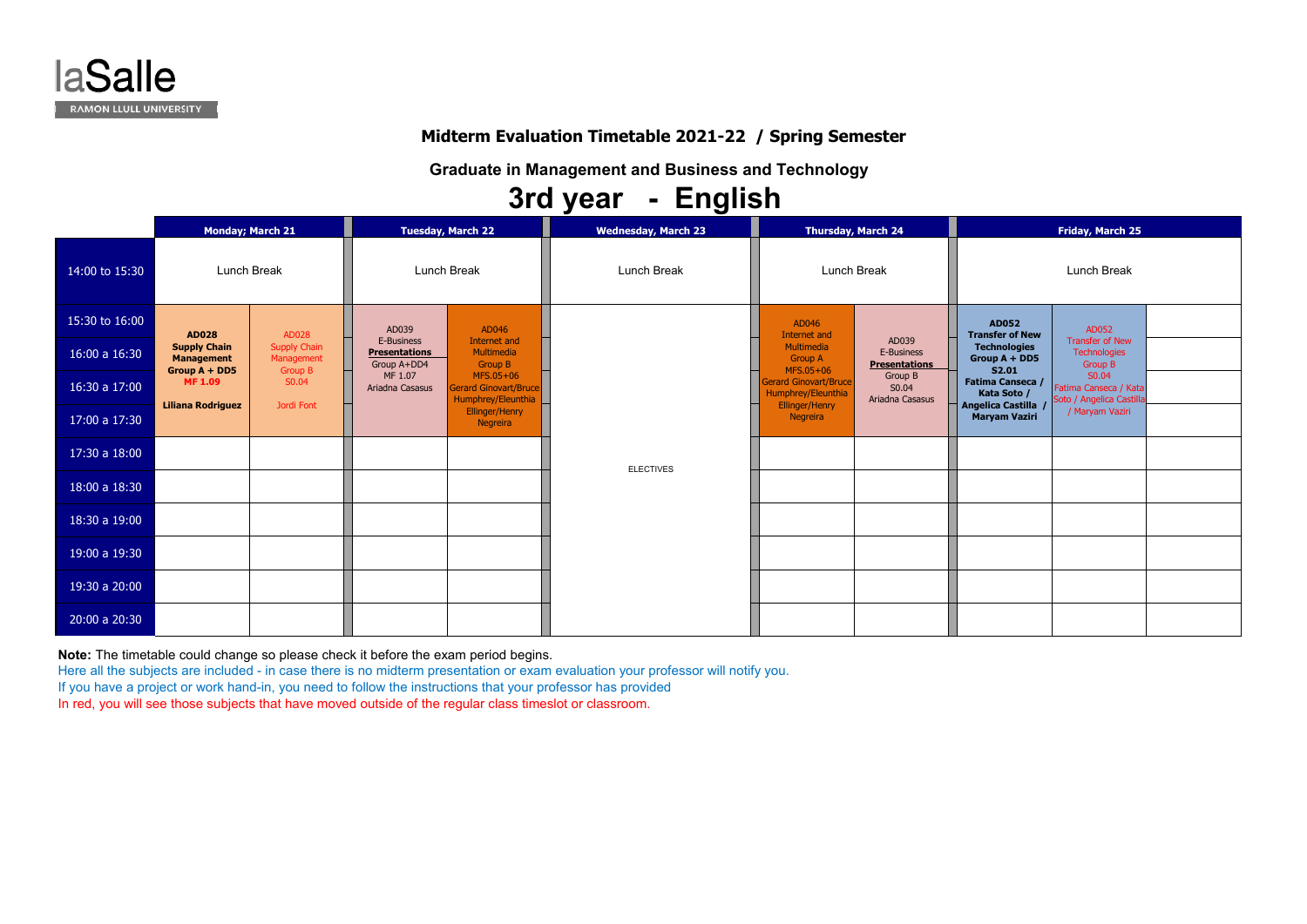**Note:** The timetable could change so please check it before the exam period begins.

Here all the subjects are included - in case there is no midterm presentation or exam evaluation your professor will notify you.

If you have a project or work hand-in, you need to follow the instructions that your professor has provided

In red, you will see those subjects that have moved outside of the regular class timeslot or classroom.

|                | <b>Monday, March 21</b>                     |                                                      | <b>Tuesday, March 22</b>                            |                                     |                                               | <b>Wednesday, March 23</b>                 |                  | <b>Thursday, March 24</b>                          | <b>Friday, March 24</b>                |                                             |  |  |
|----------------|---------------------------------------------|------------------------------------------------------|-----------------------------------------------------|-------------------------------------|-----------------------------------------------|--------------------------------------------|------------------|----------------------------------------------------|----------------------------------------|---------------------------------------------|--|--|
| 14:00 a 14:30  |                                             |                                                      |                                                     |                                     |                                               |                                            |                  |                                                    | Lunch Break                            |                                             |  |  |
| 14:30 a 15:00  | Lunch Break                                 |                                                      | Lunch Break                                         |                                     |                                               | Lunch Break                                |                  | Lunch Break                                        |                                        |                                             |  |  |
| 15:00 a 15:30  |                                             |                                                      |                                                     |                                     |                                               |                                            |                  |                                                    |                                        |                                             |  |  |
| 15:30 to 16:00 |                                             |                                                      |                                                     |                                     |                                               |                                            |                  | AD043<br><b>Business</b>                           |                                        |                                             |  |  |
| 16:00 a 16:30  | AD049<br>Leading Teams and<br>Organizations |                                                      | AD049 (TG012)<br>Leading Teams and<br>Organizations |                                     | AD049<br>Leading Teams and<br>Organizations   | AD050<br>New Technology<br>Ventures        |                  | ommunication<br><b>Skills II</b><br>D045 Intership | AD050<br>New Technology<br>Ventures    | AD049<br>Leading Teams and<br>Organizations |  |  |
| 16:30 a 17:00  | Group A<br>MF 1.07<br>Irmak Erdogan         |                                                      | Group D-OTIC4<br><b>MF B.21</b><br>Uyen Vo          |                                     | Group B<br>MF 1.09<br>Uyen Vo                 | Group C<br><b>MF B.21</b><br>Anna Busquets |                  | <b>Group A</b><br><b>MB B.21</b>                   | Group B<br><b>MF B.22</b><br>Jes Black | Group C + DD5<br>MF 1.09<br>Irmak Erdogan   |  |  |
| 17:00 a 17:30  |                                             |                                                      |                                                     |                                     |                                               |                                            |                  | Jean-Philippe<br>Nadier                            |                                        |                                             |  |  |
| 17:30 a 18:00  |                                             |                                                      |                                                     |                                     |                                               |                                            | <b>ELECTIVES</b> |                                                    |                                        |                                             |  |  |
| 18:00 a 18:30  |                                             |                                                      |                                                     |                                     |                                               |                                            |                  |                                                    |                                        |                                             |  |  |
| 18:30 a 19:00  |                                             | AD043<br><b>Business</b>                             |                                                     |                                     | AD043<br><b>Business</b>                      |                                            |                  |                                                    |                                        |                                             |  |  |
| 19:00 a 19:30  |                                             | Communication<br>Skills II<br><b>AD045 Intership</b> |                                                     | AD050<br>New Technology<br>Ventures | Communication<br>Skills II<br>AD045 Intershij |                                            |                  |                                                    |                                        |                                             |  |  |
| 19:30 a 20:00  |                                             | Group C<br>MF 1.07                                   |                                                     | Group A + DD5<br>S2.01<br>Jes Black | <b>Group B</b><br>MF 1.08                     |                                            |                  |                                                    |                                        |                                             |  |  |
| 20:00 a 20:30  |                                             | Jean-Philippe<br>Nadier                              |                                                     |                                     | Jean-Philippe<br>Nadier                       |                                            |                  |                                                    |                                        |                                             |  |  |

# **4th year - English**



# **Midterm Evaluation Timetable 2021-22 / Spring Semester**

**Graduate in Management and Business and Technology**

|  | Friday, March 24 |  |
|--|------------------|--|
|  | Lunch Break      |  |
|  |                  |  |
|  |                  |  |
|  |                  |  |
|  |                  |  |
|  |                  |  |
|  |                  |  |
|  |                  |  |
|  |                  |  |
|  |                  |  |
|  |                  |  |
|  |                  |  |
|  |                  |  |